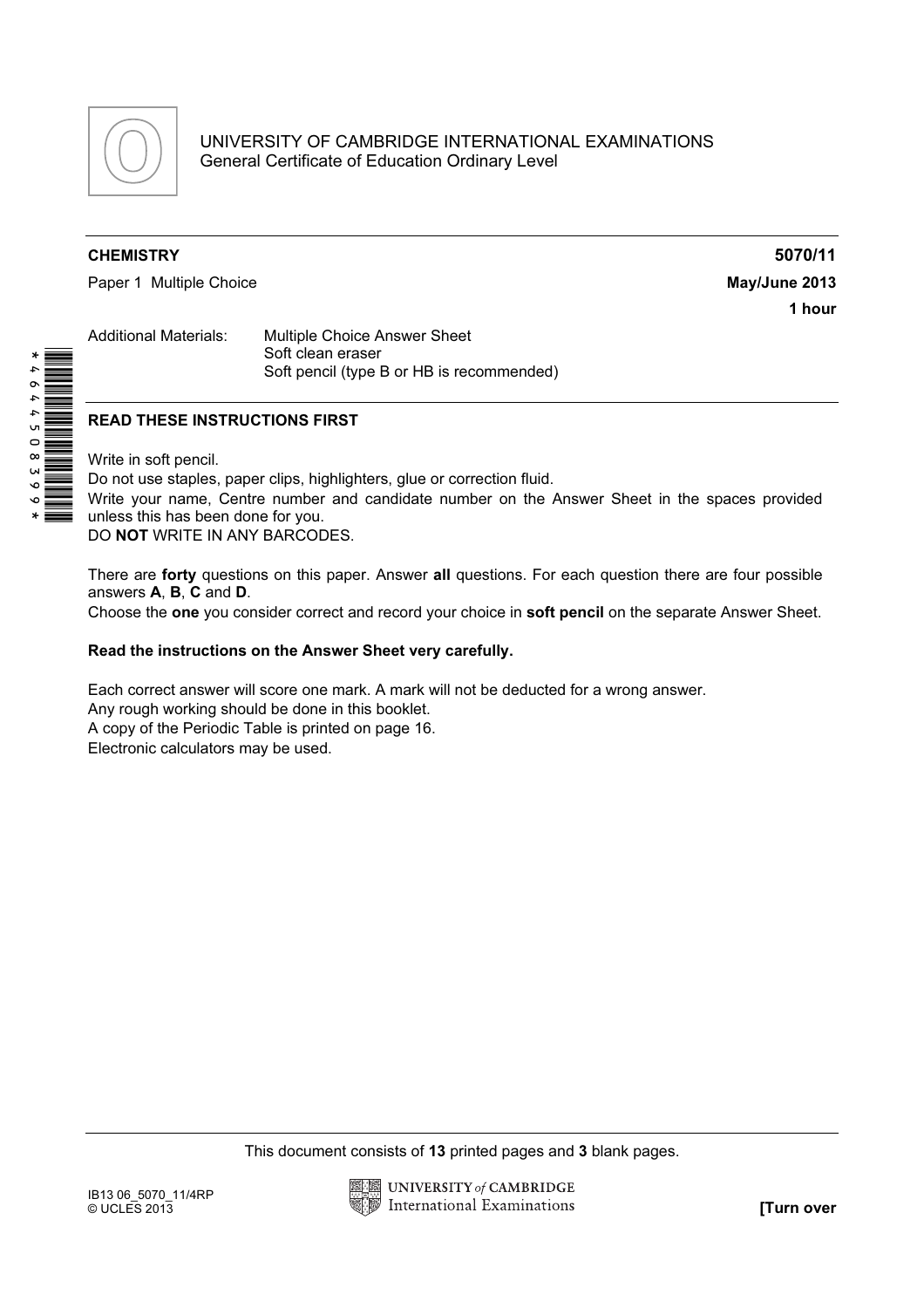- 1 In which method of separation are  $R_f$  values used?
	- A chromatography
	- **B** crystallisation
	- C filtration
	- D fractional distillation
- 2 The diagrams show the arrangement of particles in three solids: krypton, potassium and sodium chloride.







In which order are the solids shown?

- A krypton; potassium; sodium chloride
- **B** krypton; sodium chloride; potassium
- C sodium chloride; krypton; potassium
- D sodium chloride; potassium; krypton
- 3 In which pair do neither of the gases change the colour of damp blue litmus paper?
	- A ammonia and hydrogen
	- **B** ammonia and hydrogen chloride
	- C carbon dioxide and chlorine
	- D carbon dioxide and sulfur dioxide
- 4 Naturally-occurring bromine has a relative atomic mass of 80 and consists entirely of two isotopes of relative atomic masses 79 and 81.

What can be deduced about naturally-occurring bromine from this information only?

- A Bromine contains the two isotopes in equal proportions.
- **B** Bromine has different oxidation states.
- C Bromine isotopes have different numbers of protons.
- **D** Bromine is radioactive.
- 5 Which compound has molecules each of which contains only two covalent bonds?
	- **A** CH<sub>4</sub> **B** H<sub>2</sub>O **C** MgC $l_2$  **D** Na<sub>2</sub>O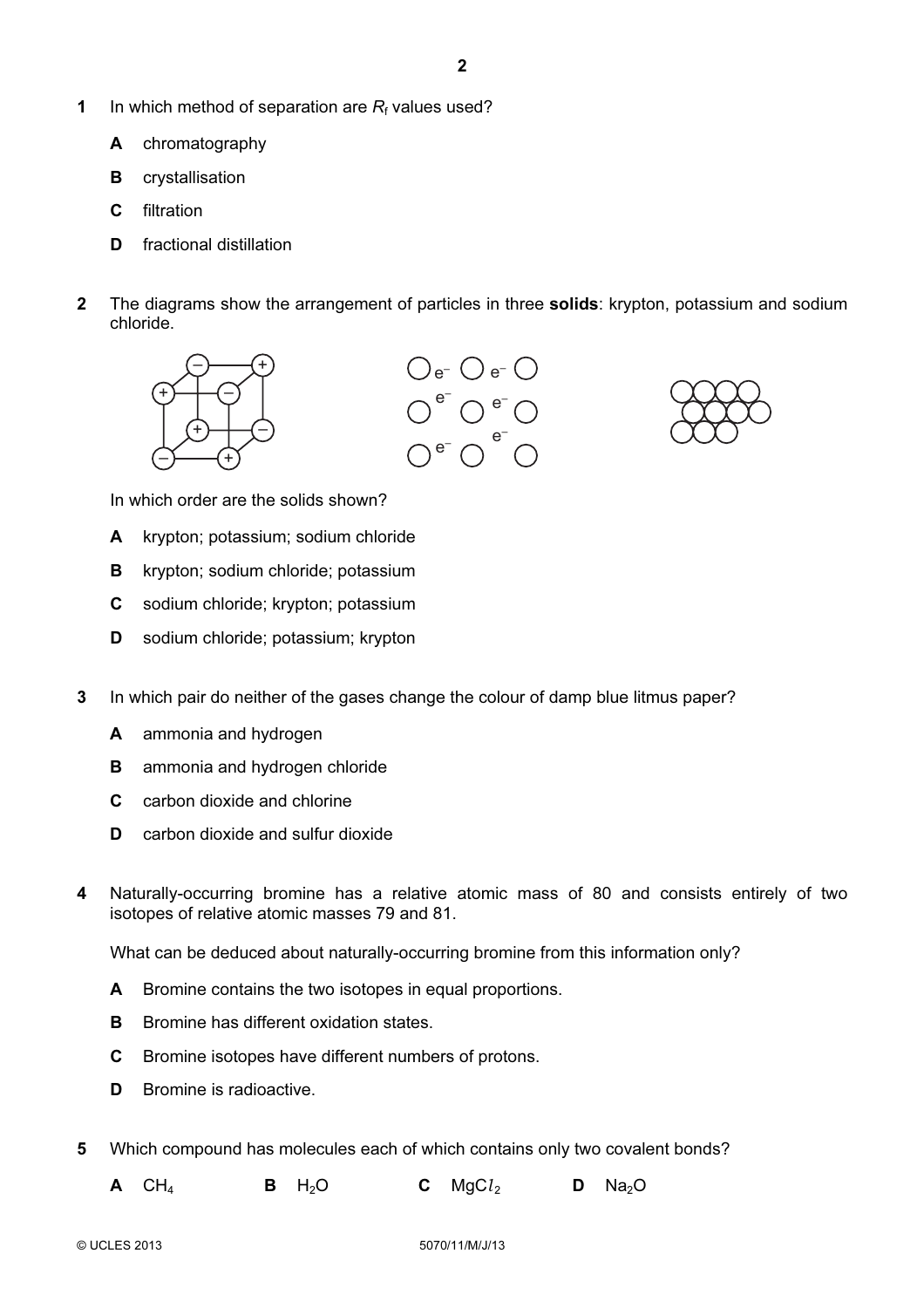- 6 What can be deduced about two gases that have the same relative molecular mass?
	- A They have the same boiling point.
	- **B** They have the same number of atoms in one molecule.
	- C They have the same rate of diffusion at room temperature and pressure.
	- D They have the same solubility in water at room temperature.
- 7 An ionic bond is formed by
	- A electron sharing between metals and non-metals.
	- **B** electron sharing between non-metals.
	- C electron transfer between non-metals.
	- D electron transfer from metals to non-metals.
- 8 Both magnesium oxide, MgO, and aluminium oxide,  $Al_2O_3$ , are solids at room temperature, 25 °C.

MgO has a melting point of 2852°C and a boiling point of 3600°C.

Al<sub>2</sub>O<sub>3</sub> has a melting point of 2072 °C and a boiling point of 2880 °C.

Over which temperature range will both pure compounds conduct electricity?

- $A = 25$  to 2852 °C
- B 2072 to 2852°C
- C 2852 to 2880°C
- D 2880 to 3600°C
- 9 Which substance conducts an electric current but remains chemically unchanged?
	- A aluminium
	- **B** aqueous sodium chloride
	- C molten lead(II) bromide
	- D pure ethanoic acid
- 10 Which statement most clearly indicates that diamond and graphite are forms of carbon?
	- A Both are crystalline solids.
	- B Complete combustion of equal masses of both solids produces equal masses of carbon dioxide as the only product.
	- C Graphite conducts electricity whereas diamond is an insulator.
	- D Under suitable conditions graphite can be partially converted into diamond.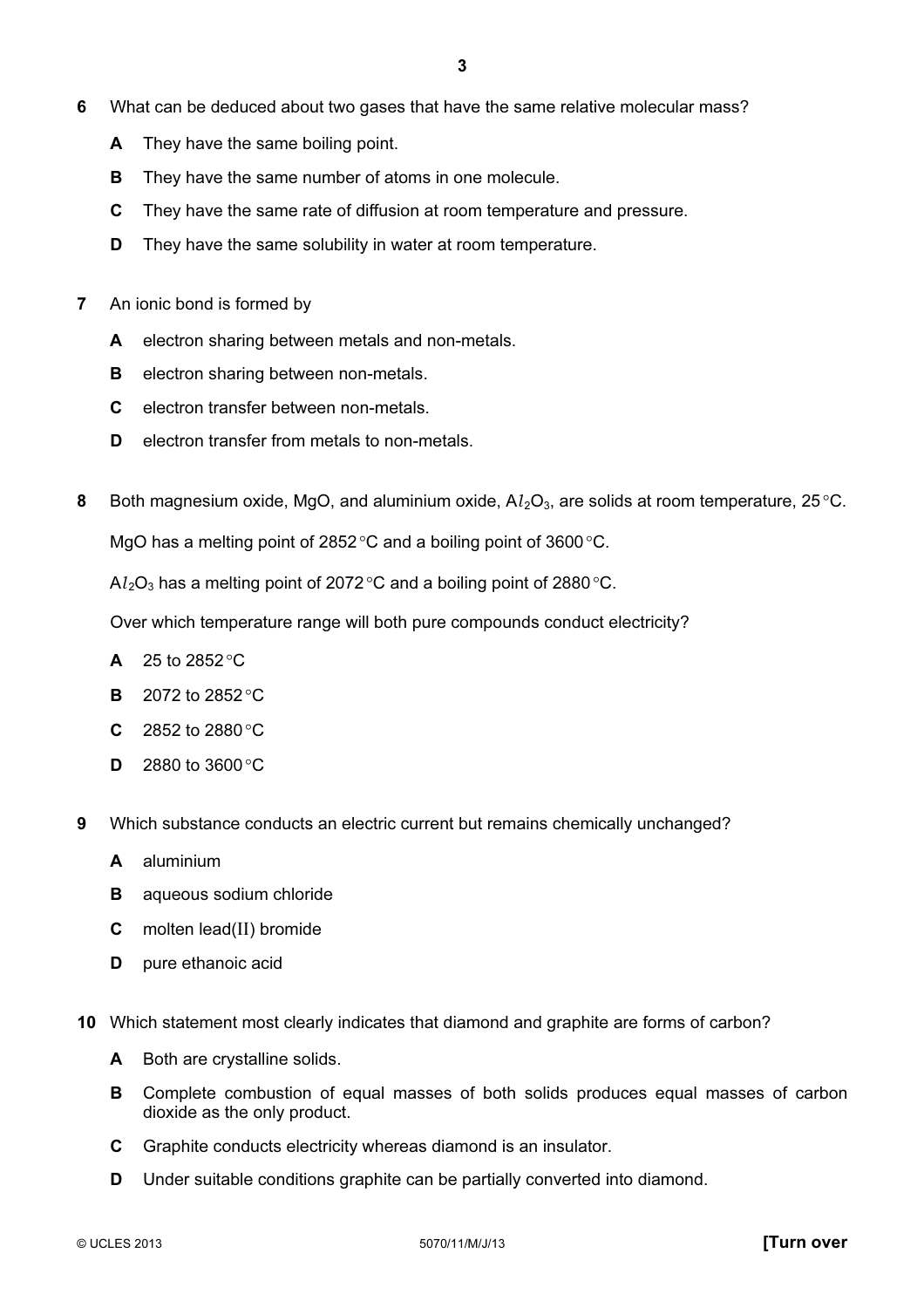Which formula represents X?

- **A**  $C_2H_2$  **B**  $C_2H_4$  **C**  $C_3H_4$  **D**  $C_3H_8$
- 12 What is the concentration of a solution containing 1.0g of sodium hydroxide in 250 cm<sup>3</sup> of solution?
	- $A = 0.025$  mol/dm<sup>3</sup>
	- $B = 0.10$  mol/dm<sup>3</sup>
	- $C = 0.25$  mol/dm<sup>3</sup>
	- $D = 1.0$  mol/dm<sup>3</sup>
- 13 The diagrams show an electrolysis experiment using inert electrodes.



before electrolysis

after electrolysis

Which could be liquid Y?

- A aqueous copper(II) sulfate
- B concentrated aqueous sodium chloride
- C dilute sulfuric acid
- D ethanol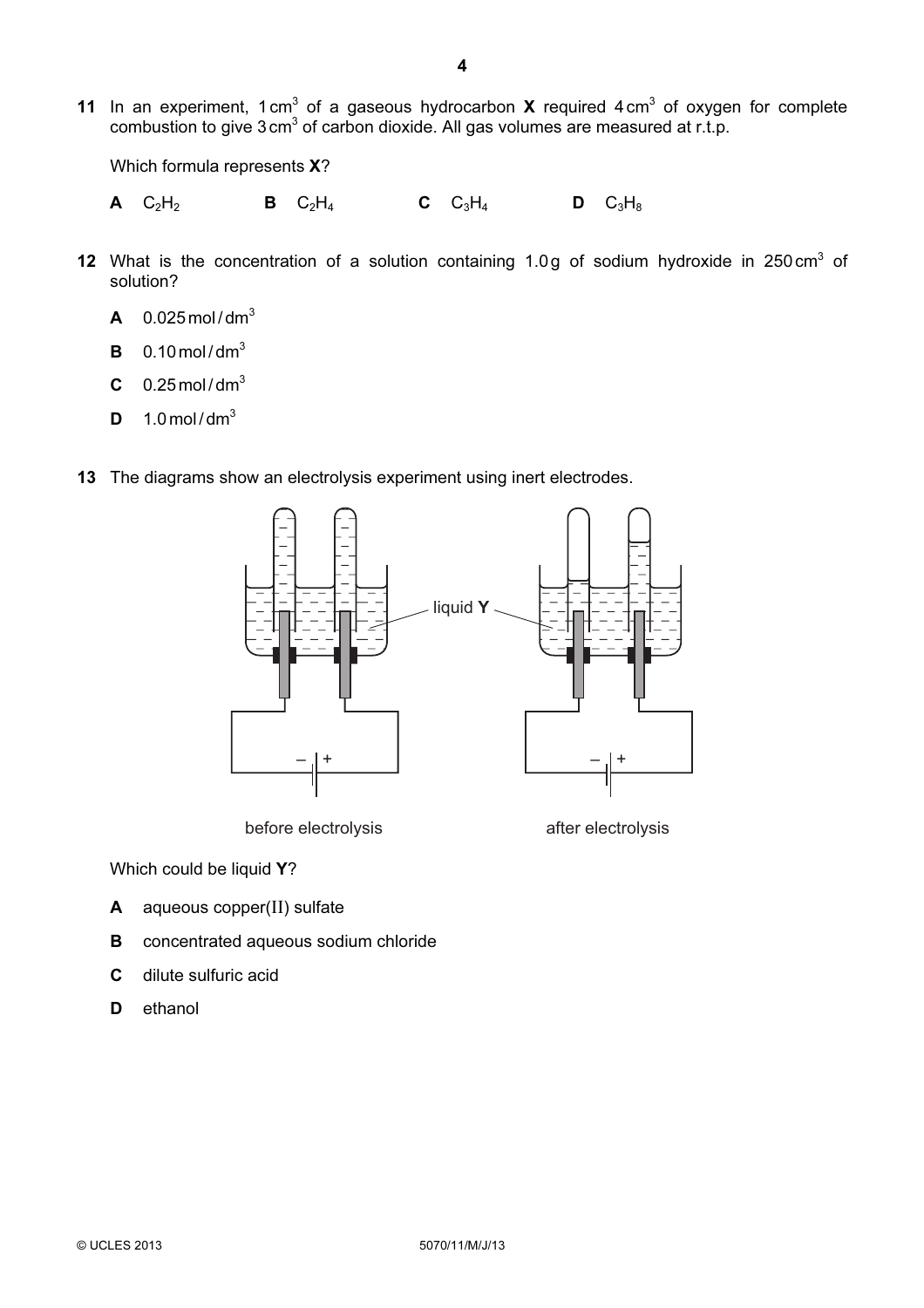- 14 Which substance, when added to water, does not make a solution that is a good conductor of electricity?
	- A barium nitrate
	- **B** calcium chloride
	- C lead(II) nitrate
	- D zinc carbonate
- 15 A simple cell is shown below.



Which statement about the process occurring when the cell is in operation is correct?

- $A$  Cu<sup>2+</sup> ions are formed in solution.
- **B** Electrons travel through the solution.
- **C** The reaction  $Zn \rightarrow Zn^{2+} + 2e^-$  occurs.
- **D** Zinc increases in mass.
- 16 The usual conditions for the Haber process are 250 atm pressure, 450 °C and an iron catalyst.

Which change in conditions would give the reactants more energy?

- A addition of more catalyst
- **B** a decrease in pressure
- C an increase in concentration of the reactants
- **D** an increase in temperature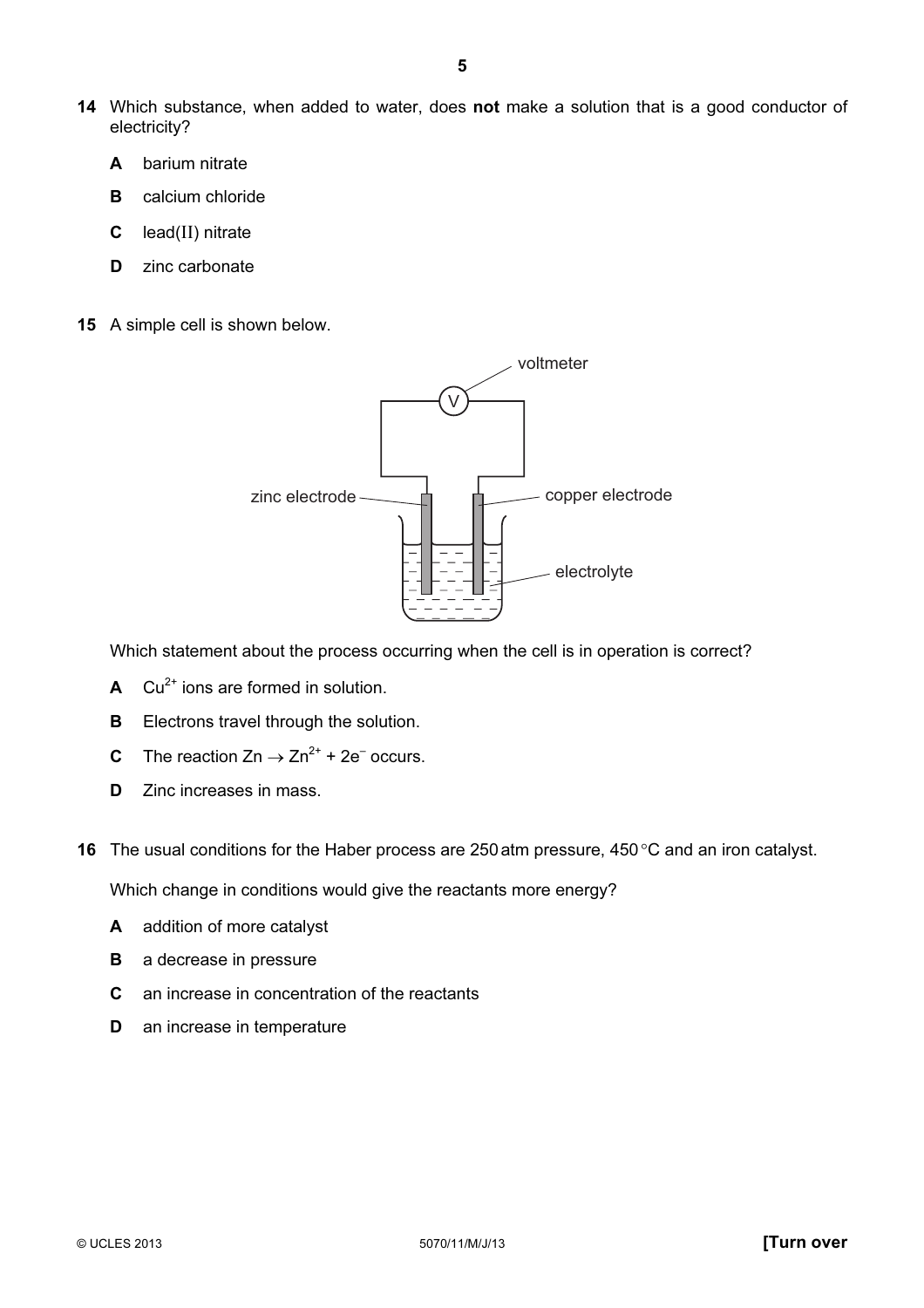17 Chlorine can be manufactured by the following reaction.

 $4HCl(g) + O_2(g) \rightleftharpoons 2H_2O(g) + 2Cl_2(g)$   $\Delta H$  is negative

A mixture in dynamic equilibrium is formed.

Which change to the mixture will increase the amount of chlorine at equilibrium?

- A adding a catalyst
- **B** adding more  $HCl(g)$
- C decreasing the pressure
- **D** increasing the temperature
- 18 Equations for reactions of iron and iron compounds are shown.

Fe + 2HCl  $\rightarrow$  FeCl<sub>2</sub> + H<sub>2</sub>  $2FeCl<sub>2</sub> + Cl<sub>2</sub> \rightarrow 2FeCl<sub>3</sub>$  $FeSO<sub>4</sub> + Mg \rightarrow Fe + MgSO<sub>4</sub>$  $FeSO<sub>4</sub> + 2NaOH \rightarrow Fe(OH)<sub>2</sub> + Na<sub>2</sub>SO<sub>4</sub>$ 

How many of these are redox reactions?

| <b>B</b> 2<br>$D \quad 4$<br>C <sub>3</sub><br><b>A</b> 1 |
|-----------------------------------------------------------|
|                                                           |

- 19 Which is a use of sulfuric acid?
	- A as a bleach
	- **B** in the manufacture of ammonia
	- C in the manufacture of fertilisers
	- D in the manufacture of sulfur trioxide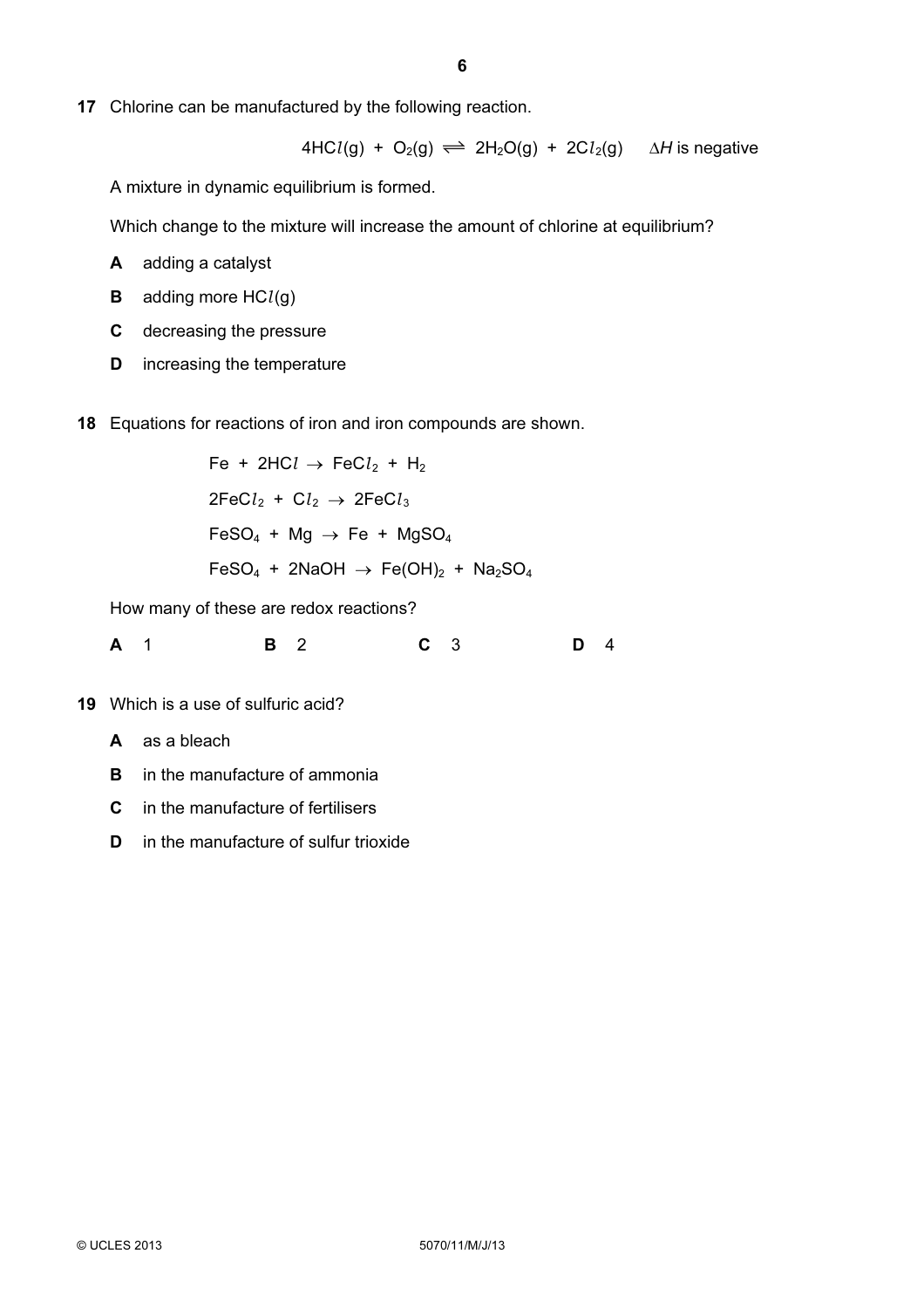20 The table shows the solubility of some compounds of metal Q in cold water.

| salt      | solubility in cold water |
|-----------|--------------------------|
| carbonate | insoluble                |
| chloride  | soluble                  |
| sulfate   | insoluble                |

What is metal Q?

- A barium
- B lead
- C magnesium
- D sodium
- 21 A metal M forms a chloride which dissolves in cold water and has an oxide which dissolves in both strong acids and strong alkalis.

What is M?

- A iron
- B lead
- C sodium
- D zinc
- 22 Which element has a variable oxidation state, can act as a catalyst and forms coloured compounds?
	- A carbon
	- **B** iron
	- C lead
	- D nitrogen
- 23 An atom of which element has the same electronic configuration as the strontium ion?
	- A calcium
	- B krypton
	- C rubidium
	- D selenium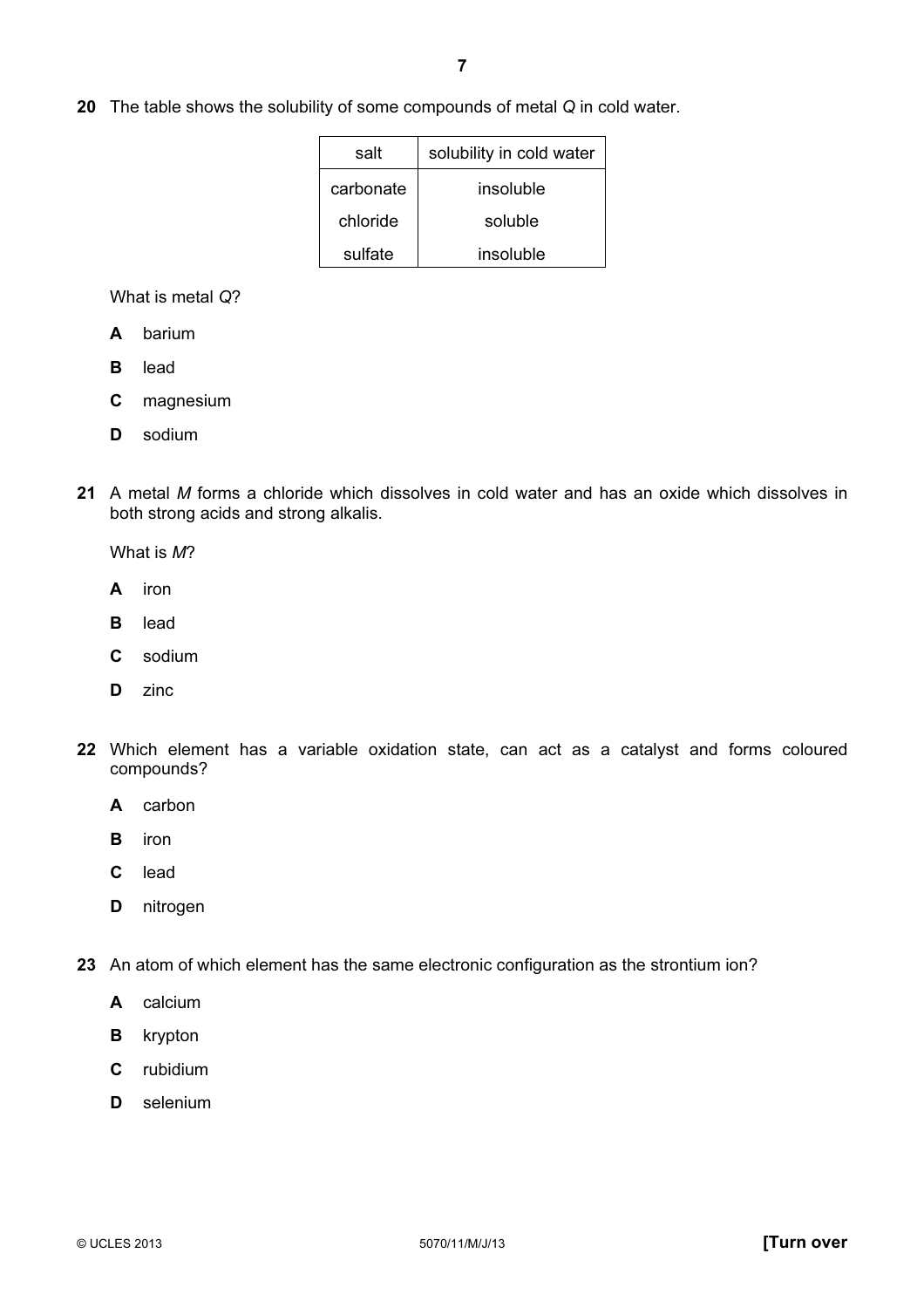24 The boiling points of gaseous elements increase as the size of their atoms increases.

Which of these noble gases has the highest boiling point?

- A argon
- B helium
- C krypton
- D neon
- 25 The sentence describes two metals and their oxides.

Metal X could be copper because its oxide is  $\dots$ 1...... and metal Y could be  $\dots$ 2..... because its oxide is amphoteric.

Which words correctly complete gaps 1 and 2?

|    |        | 2         |
|----|--------|-----------|
| А  | acidic | aluminium |
| в  | basic  | aluminium |
| C. | acidic | magnesium |
| D  | basic  | magnesium |

- 26 Which gas could be used to convert copper(II) oxide to copper?
	- A carbon dioxide
	- **B** hydrogen
	- C nitrogen
	- D oxygen
- 27 Aluminium and copper are often used to make coins but iron is not.

Which statement explains this?

- A Iron is above both aluminium and copper in the reactivity series.
- **B** Iron is more expensive to manufacture than aluminium or copper.
- C Iron is rarer than both aluminium and copper.
- D Iron reacts with water.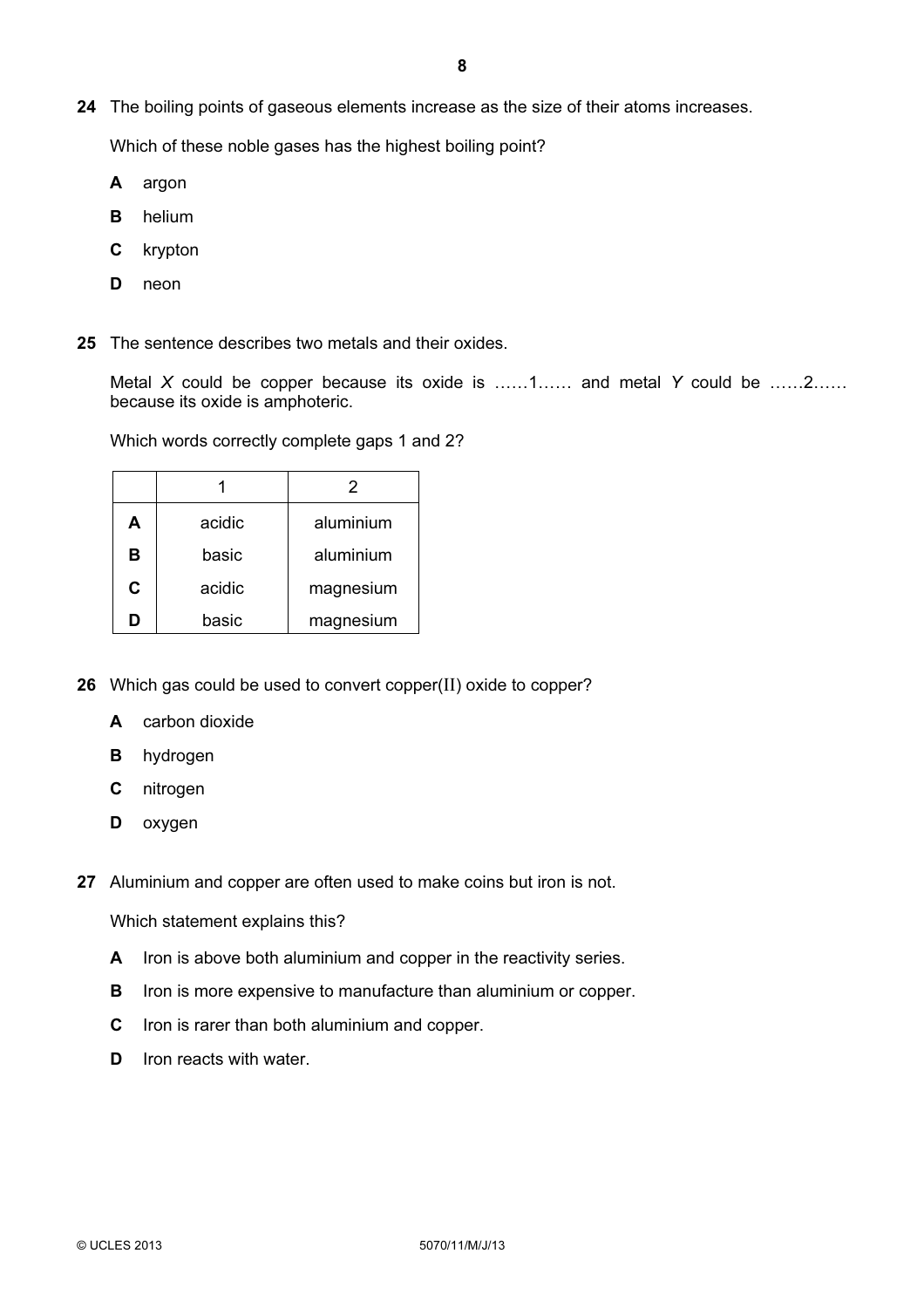- 28 In the electrolysis of molten aluminium oxide for the extraction of aluminium, the following three reactions take place.
	- 1  $Al^{3+} + 3e^{-} \rightarrow Al$ 2  $2O^{2-} \rightarrow O_2 + 4e^{-}$ 3 C +  $O_2 \rightarrow CO_2$

Which reactions take place at the positive electrode?

- A 1 only B 2 only C 1 and 3 only D 2 and 3 only
- 29 Which two substances are removed from the bottom of the blast furnace?

|   | 1       | coke      |         |             |   |           |
|---|---------|-----------|---------|-------------|---|-----------|
|   | 2       | iron      |         |             |   |           |
|   | 3       | limestone |         |             |   |           |
|   | 4       | slag      |         |             |   |           |
| A | 1 and 3 | в         | 1 and 4 | $C$ 2 and 3 | D | 2 and $4$ |

30 An alloy of copper and zinc is added to an excess of dilute hydrochloric acid. The resulting mixture is then filtered.

Which observations are correct?

|   | filtrate            | residue   |
|---|---------------------|-----------|
| А | colourless solution | none      |
| в | colourless solution | red-brown |
| C | blue solution       | grey      |
| n | blue solution       | none      |

- 31 Which aqueous reagent liberates ammonia from ammonium nitrate on warming?
	- A calcium nitrate
	- B potassium hydroxide
	- C sodium chloride
	- D sulfuric acid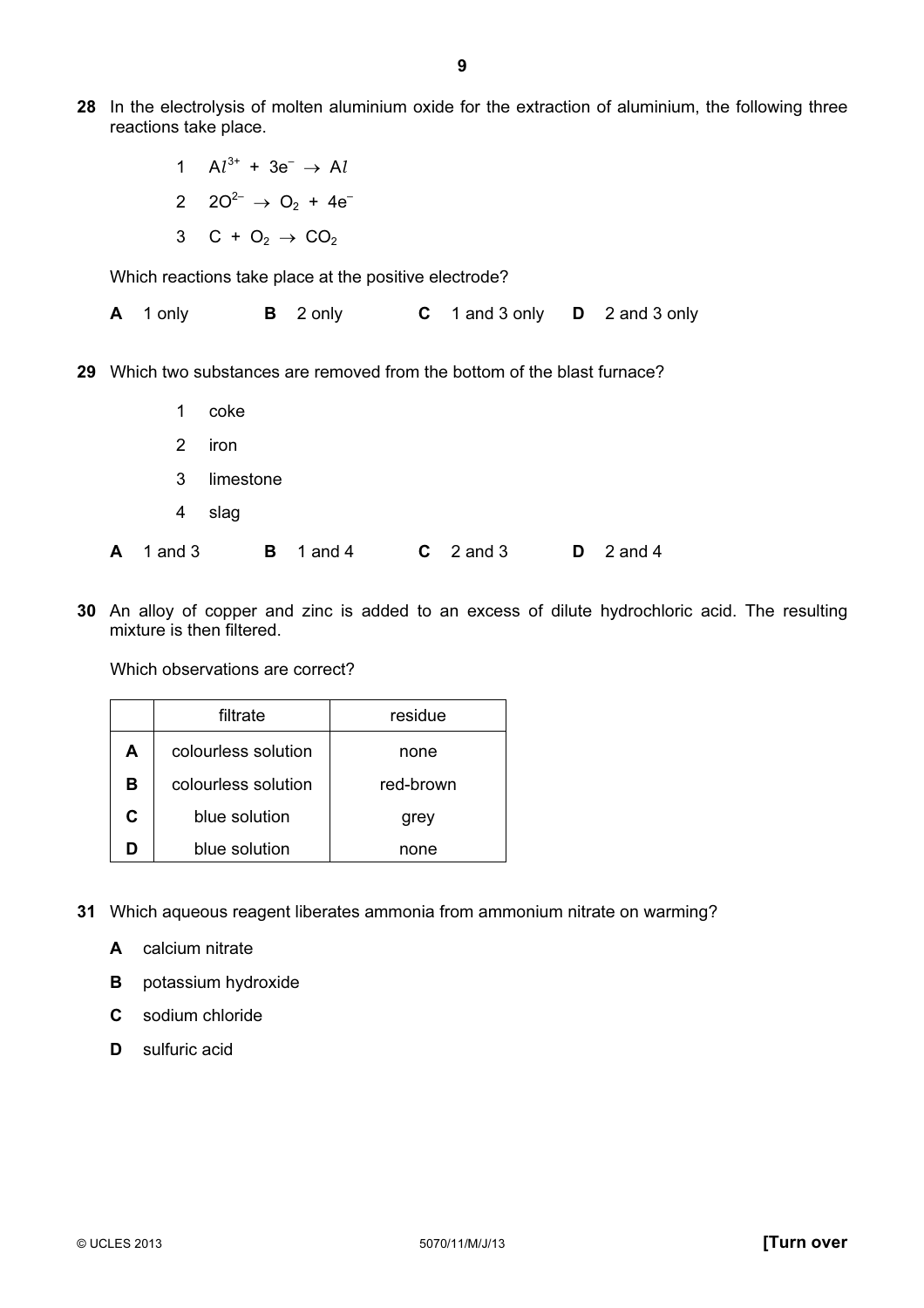- 32 An aqueous solution of a compound X reacts with
	- aqueous zinc chloride to form a white precipitate which dissolves when  $X$  is in excess,
	- aluminium sulfate solution to form a white precipitate which is insoluble when **X** is in excess.

What is the identity of **X**?

- A ammonia
- **B** barium chloride
- C silver nitrate
- D sodium hydroxide
- 33 CFC compounds were commonly used as aerosol propellants. The structure of one CFC compound is shown.



Which element in this compound causes a depletion of ozone in the atmosphere?

- A carbon
- **B** chlorine
- C fluorine
- D hydrogen
- 34 Which gas is most likely to react with limestone?
	- A ammonia
	- B carbon monoxide
	- C methane
	- D sulfur dioxide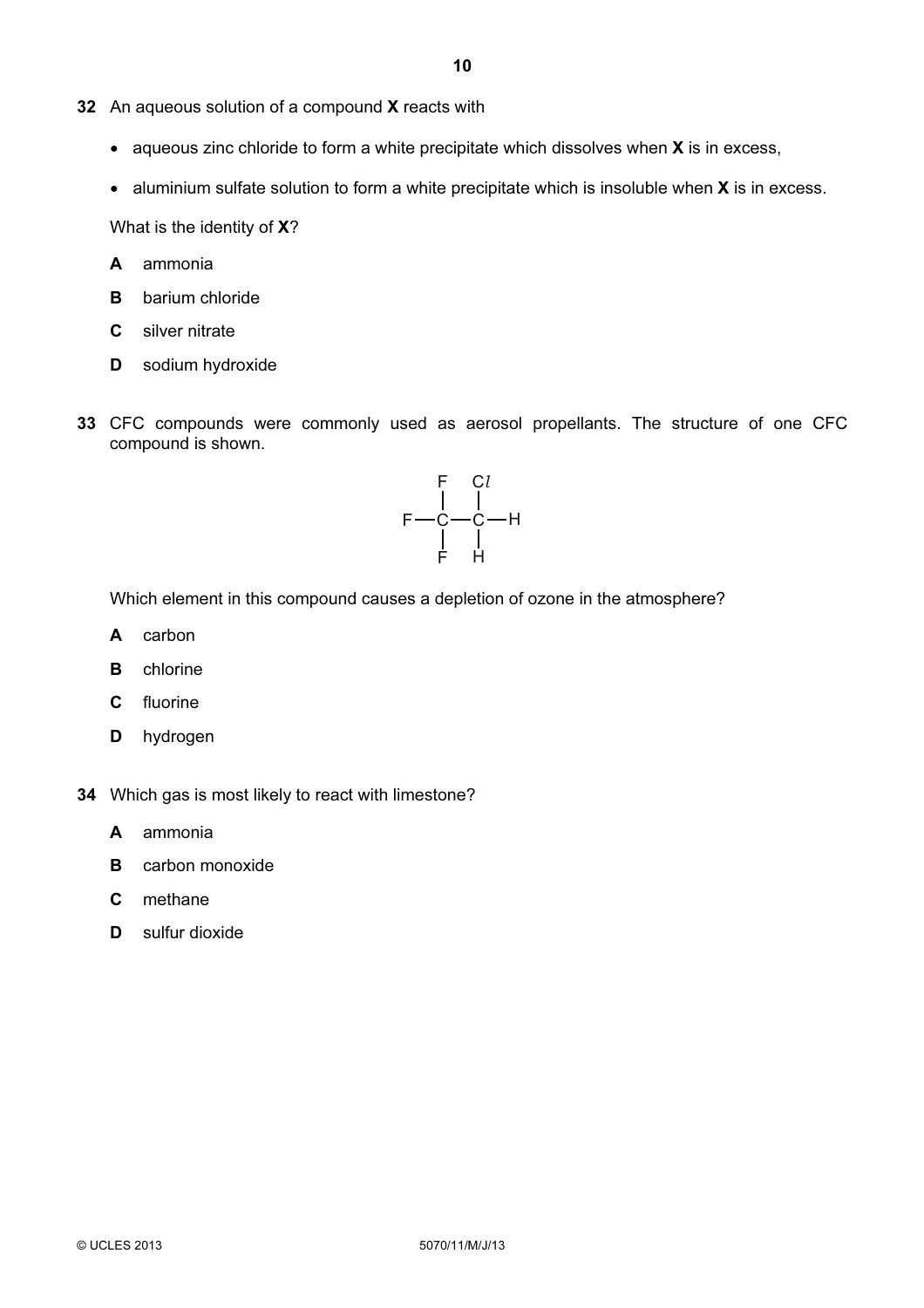35 The diagram shows the structure of an ester.

O O CH3CH2CH2 C CH2CH2CH3

What are the starting materials for making this compound?

- A butanol and butanoic acid
- **B** butanol and propanoic acid
- C propanol and butanoic acid
- D propanol and propanoic acid
- 36 Which information is correct regarding the formation of ethanol by the process of fermentation?

|   | substances<br>fermented | gas evolved<br>during fermentation |
|---|-------------------------|------------------------------------|
| A | carbohydrates           | carbon dioxide                     |
| в | carbohydrates           | carbon monoxide                    |
| C | hydrocarbons            | carbon dioxide                     |
|   | hydrocarbons            | carbon monoxide                    |

37 Nylon, poly(ethene) and Terylene are macromolecules.

In which of these macromolecules is the C=O group present in the linkage?

- A nylon and Terylene only
- **B** nylon only
- C poly(ethene) and Terylene only
- D Terylene only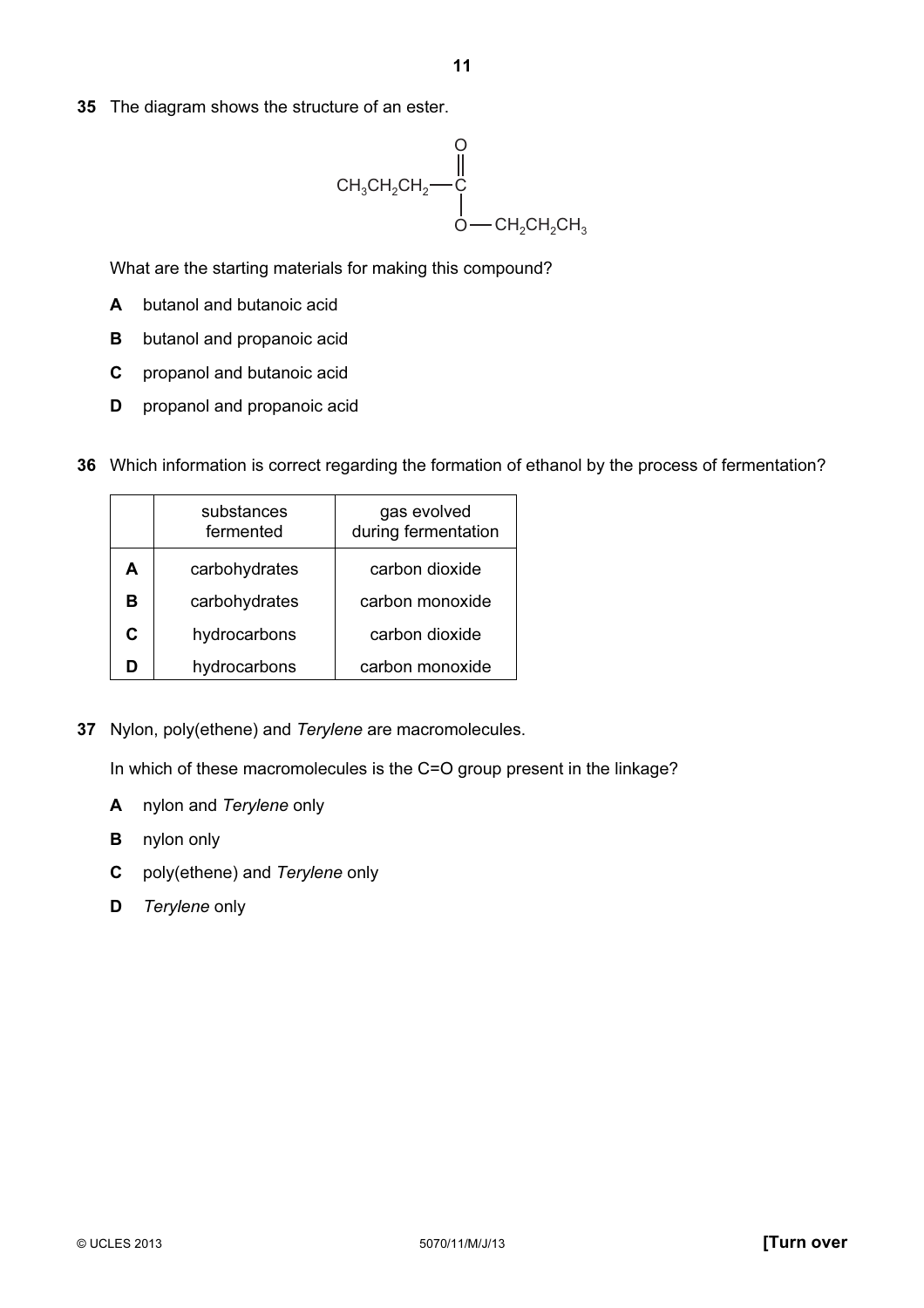38 Which partial structure is correct for the product of polymerisation of butene,  $CH_2=CHCH_2CH_3$ ?



39 Glucose is a simple sugar. Glycine is an amino acid.

In the diagram, which two arrows correctly show the hydrolysis products of a carbohydrate and of a protein?



40 When crude oil is distilled several products are obtained.

What is the correct order of their boiling points?

|   | highest<br>boiling point |                     |                     | lowest<br>boiling point |
|---|--------------------------|---------------------|---------------------|-------------------------|
| А | diesel                   | paraffin (kerosene) | petrol (gasoline)   | lubricating oil         |
| в | lubricating oil          | diesel              | paraffin (kerosene) | petrol (gasoline)       |
| С | paraffin (kerosene)      | petrol (gasoline)   | lubricating oil     | diesel                  |
| D | petrol (gasoline)        | paraffin (kerosene) | diesel              | lubricating oil         |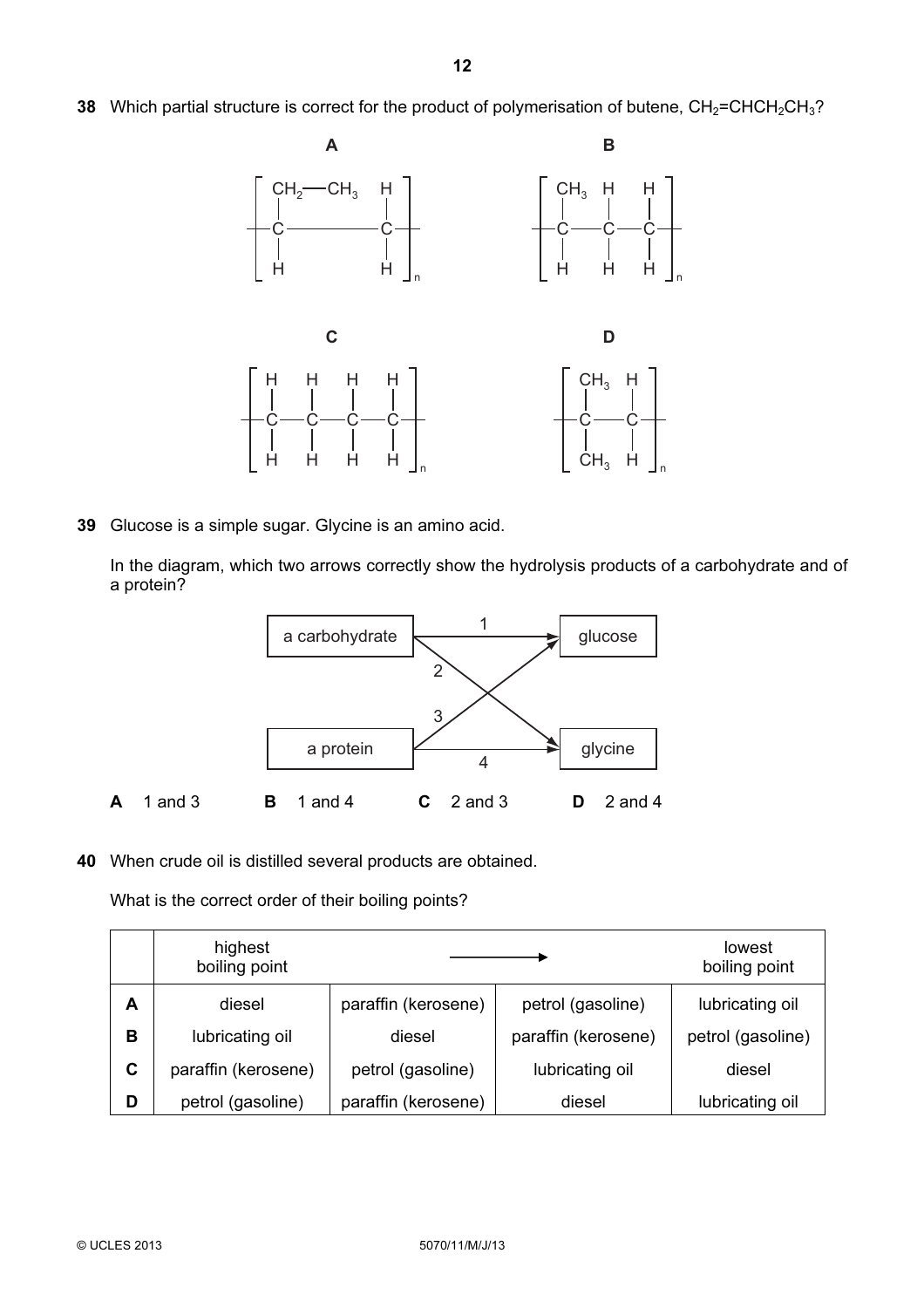# BLANK PAGE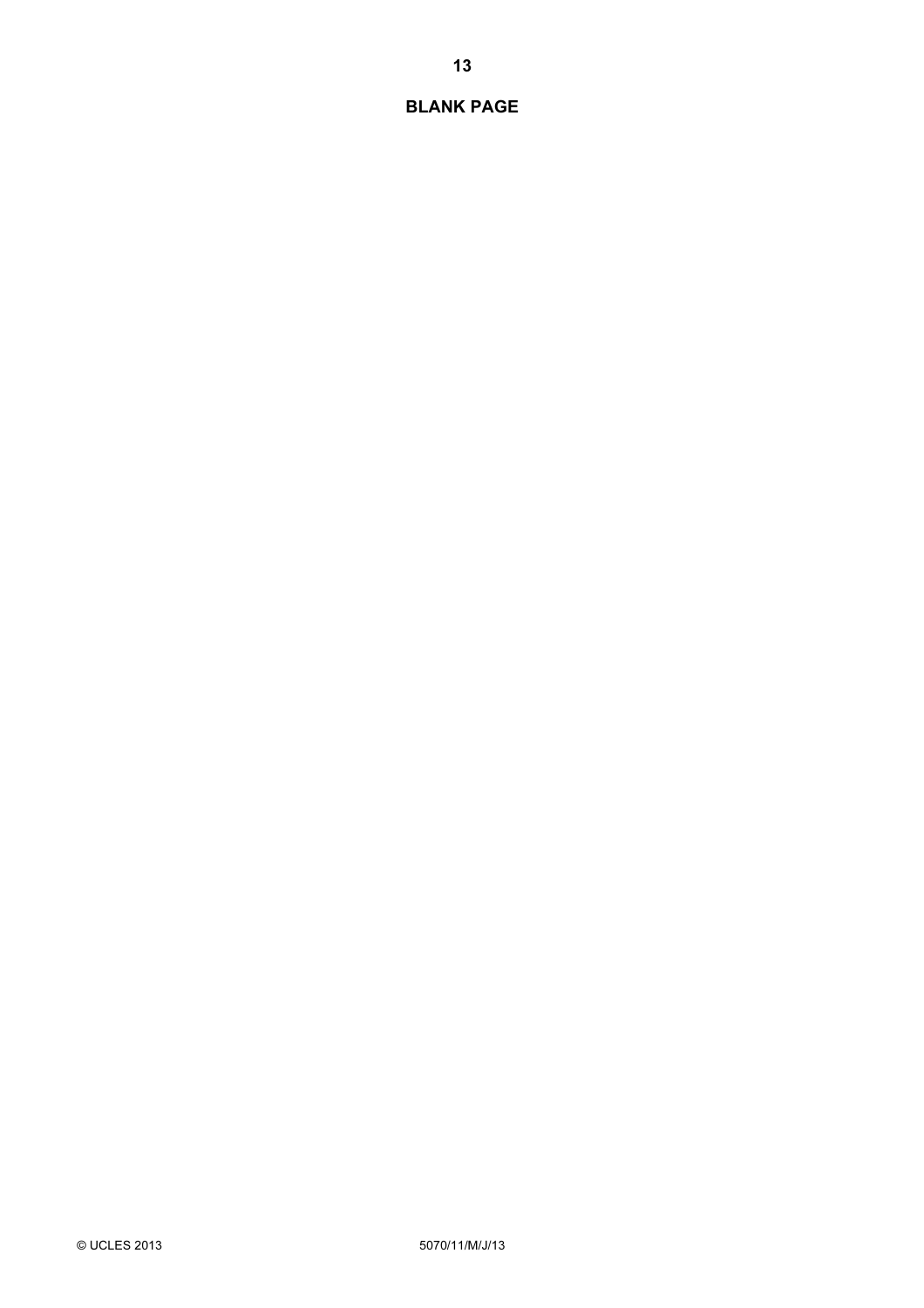# BLANK PAGE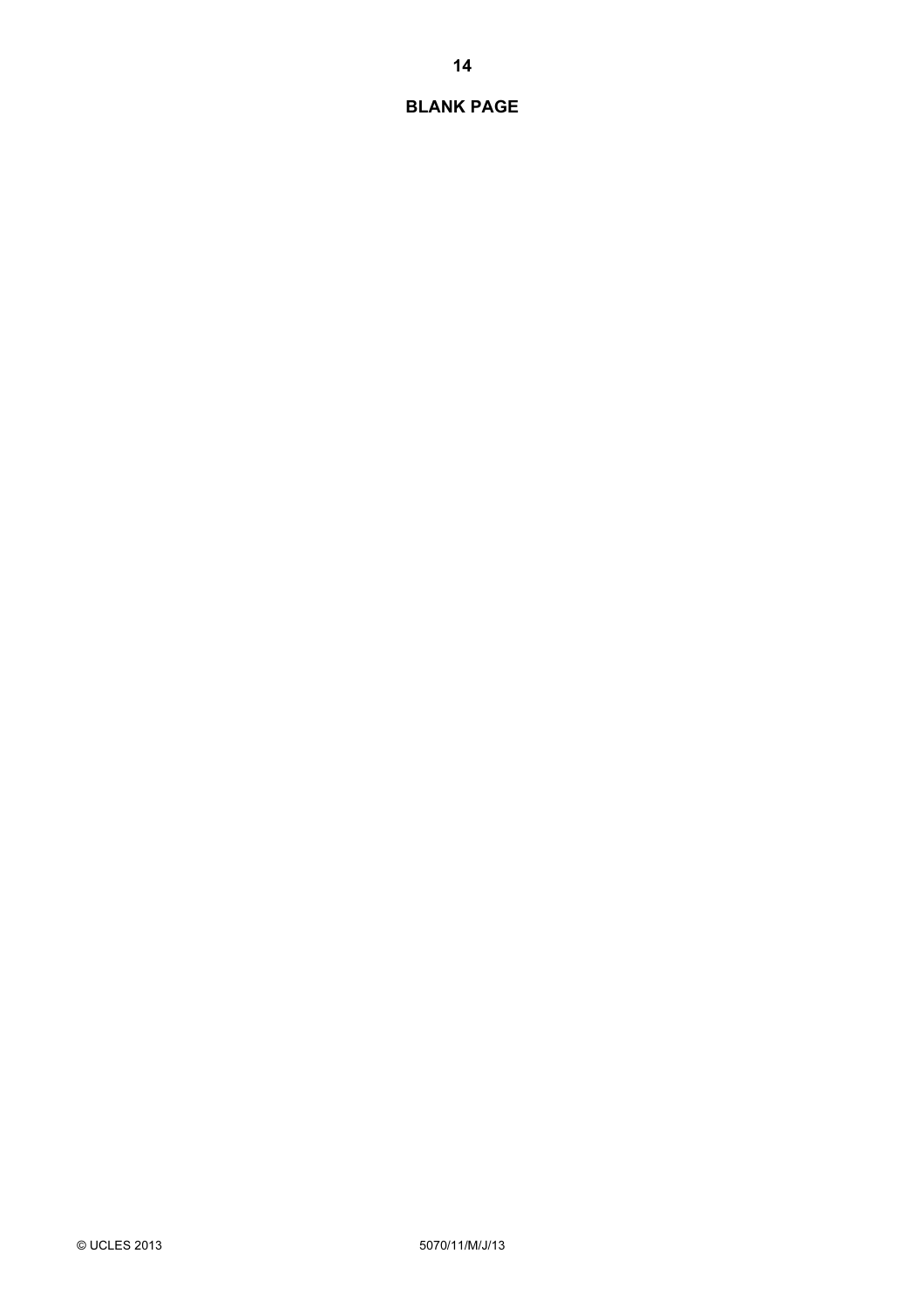# BLANK PAGE